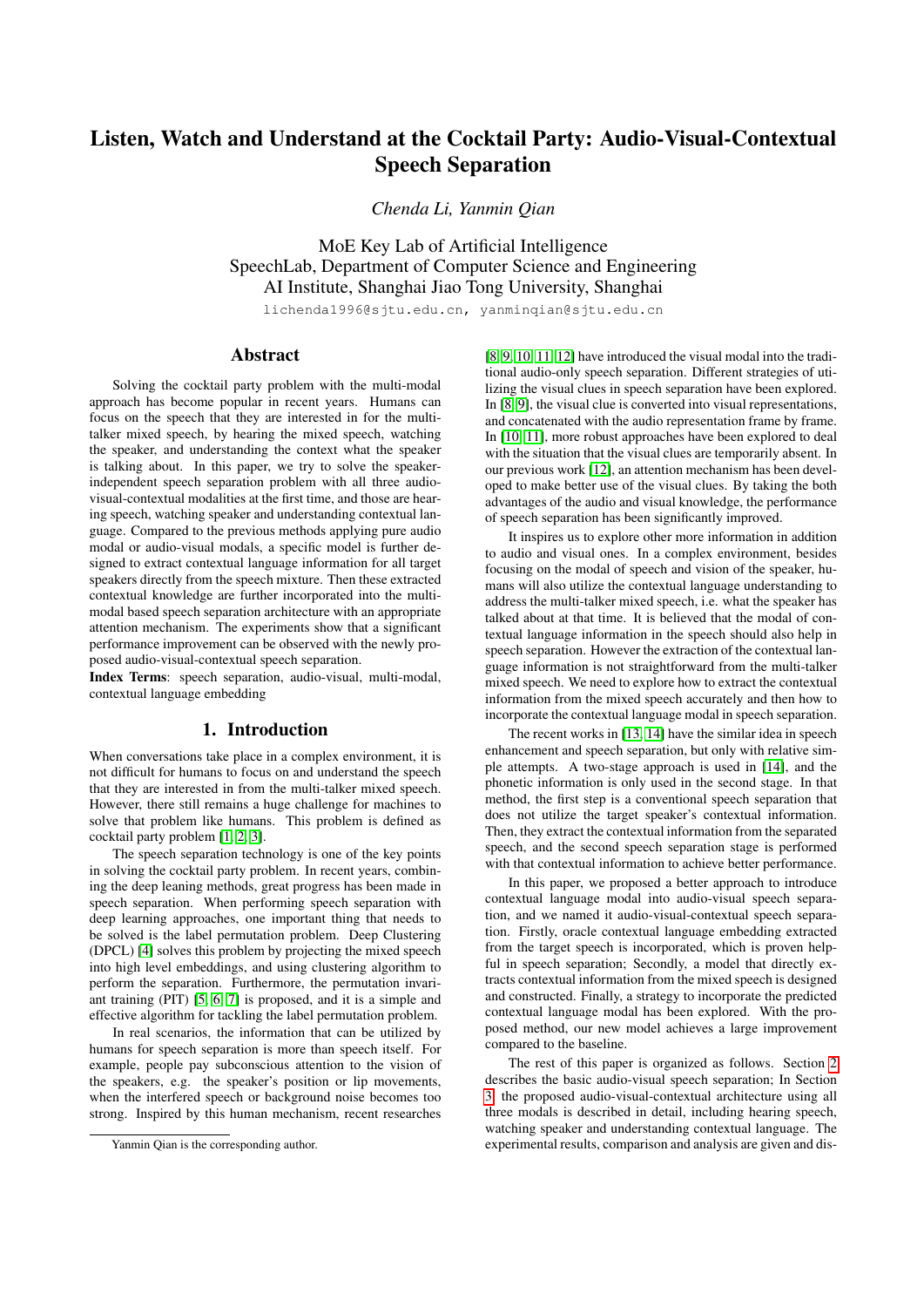<span id="page-1-0"></span>cussed in Section [4.](#page-2-0) Finally, Section [5](#page-3-0) concludes the paper.

# 2. Audio-Visual Speech Separation

The audio-visual architecture proposed in our previous work [\[12\]](#page-4-11) is firstly revisited in this section. It is an extension from the work in [\[8\]](#page-4-7), with both visual streams in the mixed speech, and achieves a better performance [\[12\]](#page-4-11). The separation of the speech mixture is carried out in the Time-Frequency (T-F) domain. Considering a linearly mixed speech of two speakers A and B:

$$
y(n) = \sum_{s \in A, B} x_s(n), \qquad (1)
$$

after Short-Time Fourier Transformation (STFT), the signal in T-F domain can be written as:

$$
Y(t,f) = \sum_{s \in A,B} X_s(t,f) \tag{2}
$$

Let  $\mathbf{y}_{s,i} = [Y(i,1), Y(i,2), \cdots, Y(i, \frac{N}{2}+1)]^T \in \mathbb{C}^{\frac{N}{2}+1}$ denote a singe frame of the mixed STFT, where  $N$  is the size of STFT. The mixed STFT of  $T$  frames can be written as:  $\mathbf{Y} = [\mathbf{y}_1, \mathbf{y}_2, \cdots, \mathbf{y}_T] \in \mathbb{C}^{(\frac{N}{2}+1) \times T}$ . The magnitude spectrum of Y can be denoted as  $|Y| = |y_1|, |y_2|, \cdots, |y_T| \in$  $\mathbb{R}^{(\frac{N}{2}+1)\times T}$ . Then, denote the visual representation of the two target speaker A and B as  $V_A$ ,  $V_B \in \mathbb{R}^{D \times \frac{T}{4}}$ , where D is the number of dimension of each frame. Our audio-visual speech separation network Net can be abstractly expressed as:

$$
M_A, M_B = Net(|\mathbf{Y}|, \mathbf{V}_A, \mathbf{V}_B)
$$
 (3)

where  $M_A$ ,  $M_B$  are the estimated magnitude mask [\[15\]](#page-4-14).

As Figure [1](#page-1-2) shows, the audio-visual separation network takes the speech magnitude spectrum of the mix speech  $|Y|$ , the corresponding visual representations of two speakers  $V_A$ and  $V_B$  as the input. The input representations are processed by different 1-D ResNets [\[16\]](#page-4-15). Each ResNet consists of a stack of basic blocks, and each basic block contains a 1-D convolution layer with residual connection, a ReLU activation layer and a batch normalization layer. Some of the basic blocks contain an extra up-sampling or down-sampling layer. The visual representations  $V_A$  and  $V_B$  are firstly processed by a shared weight  $ResNet_V$ , to get the high level visual representations  $\mathbf{V}_A^R$  and  $\mathbf{V}_B^R$ . The magnitude spectrum of the mix speech  $|\mathbf{Y}|$  is processed by  $ResNet_M$  to get the high level audio representation  $Y^R$ . There are 2 down-sampling layers in  $ResNet_M$  with a down-sampling factor of 2, since in our setup, every visual representation frame corresponds to 4 audio frames. The highlevel representations are then concatenated over channels to get a fusion representation  $\mathbf{F} = [\mathbf{V}_A^R; \mathbf{V}_B^R; \mathbf{Y}^R]$ . The fusion representation is passed to  $ResNet_{FA}$  and  $ResNet_{FB}$ , and then activated by sigmoid to estimate magnitude masks  $M_A$  and  $M_B$ . The estimated magnitude masks are applied to the mixed magnitude spectrum by element-wise multiplication to obtain the predicted magnitude spectrum:

$$
|\mathbf{X}_{A}^{*}| = |\mathbf{Y}| \odot M_{A}
$$
  

$$
|\mathbf{X}_{B}^{*}| = |\mathbf{Y}| \odot M_{B}
$$
 (4)

The L1 loss is used in training, and the optimization objective is:

$$
\mathcal{L}_{\alpha} = \frac{\|(|\mathbf{X}_A| - |\mathbf{X}_A^*|)\|_1 + \|(|\mathbf{X}_B| - |\mathbf{X}_B^*|)\|_1}{2} \tag{5}
$$

<span id="page-1-2"></span>

Figure 1: *Audio-Visual(-Contextual) speech separation architecture. The* ResNet*s with the same color are weight-shared. Noted that the ResNet<sub>E</sub> is the newly proposed contextual language embedding modal which is described in Section [3.](#page-1-1)*

where  $|\mathbf{X}|_A$  and  $|\mathbf{X}|_B$  are the target magnitude spectrum of two speakers in the mixed speech, respectively.

In the stage of separation, the estimated magnitude spectrum and the phase spectrum of  $Y$  are used to reconstruct the predicted STFT spectrum, then the predicted speech can be recovered by inverse Short-Time Fourier transform (iSTFT).

# <span id="page-1-1"></span>3. Audio-Visual-Contextual Speech Separation

In addition to the visual modality, we further explore the contextual language modal for speech separation.

#### 3.1. Contextual Language Embedding Learning

In attention based end-to-end speech recognition models [\[17,](#page-4-16) [18,](#page-4-17) [19\]](#page-4-18), the encoder is considered to encode the contextual information of the speech signal. The work in [\[14\]](#page-4-13) has proven that explicitly incorporating the contextual information, including the phonetic and linguistic information of each speaker, can help in boosting the performance of speech separation. However it is a two-stage approach. The first step is a normal speech separation without using the contextual information. The contextual information is extracted from the separated speech in the first stage, and then the second separation with contextual information is constructed. This method has some constraints: it highly relies on the performance of the first stage separation module which influences accuracy of the contextual information extraction, and in the other hand usually the clean speech from the target speaker is also not available in real scenarios.

Here, we propose a more direct and effective method to extract the contextual language embedding and further integrate it with audio and visual modals into speech separation. As shown in Figure [2,](#page-2-1) the whole framework of the proposed contextual language embedding learning is illustrated. First a joint CTCattention based end-to-end single speaker speech recognition model [\[19\]](#page-4-18) is firstly well trained with single-speaker data using the ESPnet [\[20\]](#page-4-19) toolkit . Using this pre-trained single-speaker ASR model, the encoder can generate the oracle contextual language embeddings  $E_A$  and  $E_B$  for the two mixed speakers A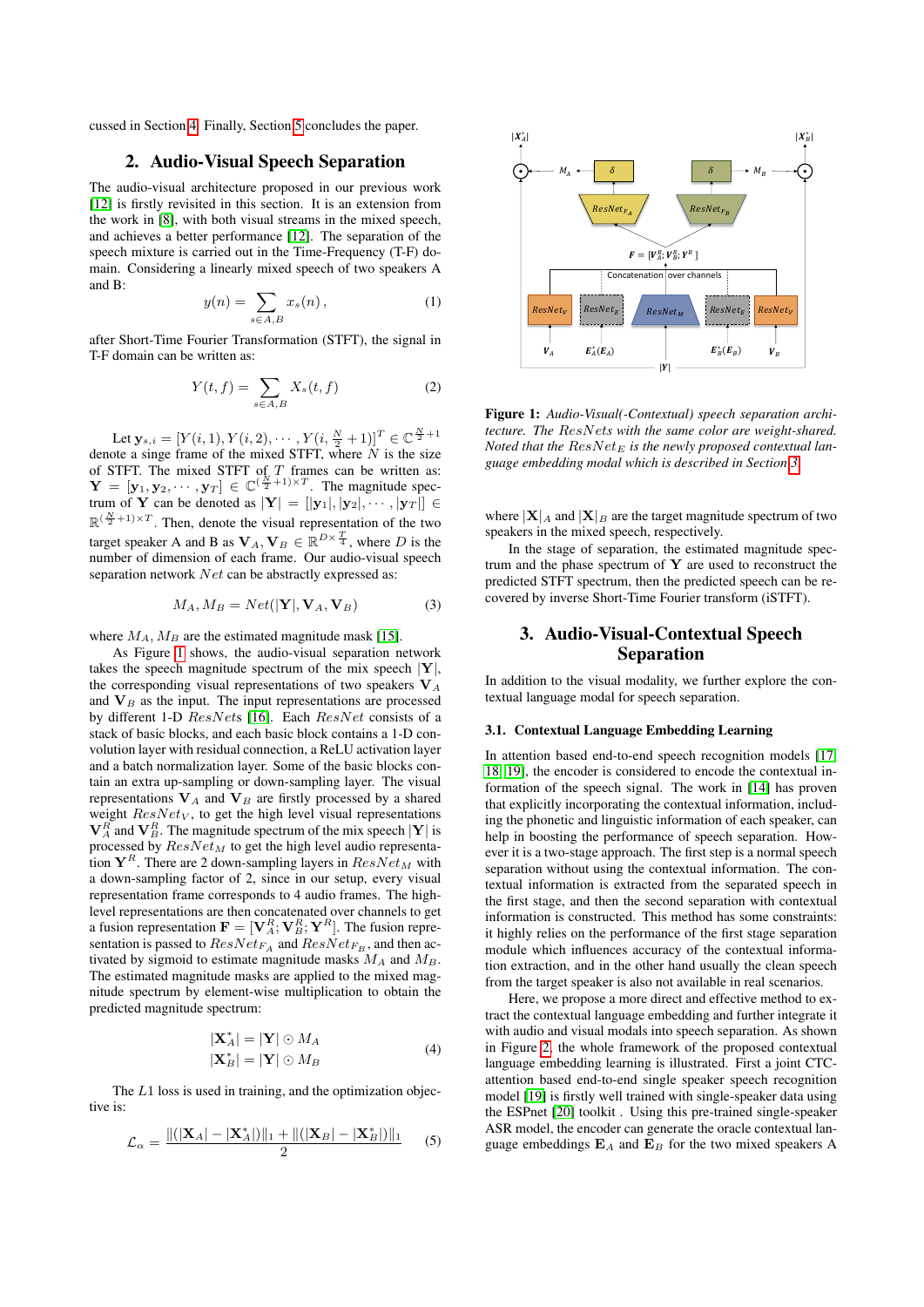<span id="page-2-1"></span>

Figure 2: *The architecture of proposed contextual language embedding learning. The modules with the same color are weight-shared. (a) The whole architecture of contextual language embedding learning; (b) The structure of the contextual embedding prediction model.*

and B. These oracle contextual embeddings  $E_A$  and  $E_B$  can be used in later separation module training directly, or can be further used as the labels to train the contextual embedding prediction module.

In the contextual prediction model, both the spectrum feature of the mixed speech and two speakers' visual representations are utilized as the inputs. As Figure [2](#page-2-1) shows, the visual representations are processed by a shared weight 1-D  $ResNet_{V'}$ , and the mixed magnitude spectrum |Y| is pro-cessed by a 2-D VGG-like [\[21\]](#page-4-20) layer and a 1-D  $ResNet_{M'}$ . Then, the high-level representations are concatenated into a fusion representation. The fusion representation is then processed by an 1-D  $ResNet_{F'}$ . We use two separated bidirectional long short-term memory (BLSTM) layers, i.e.  $BLSTM_{SA}$  and  $BLSTM_{S_B}$ , and a shared encoder BLSTM layer  $BLSTM_E$ for each speaker to predict contextual embeddings for individual speaker, and the generated  $\mathbf{E}_A^*$  and  $\mathbf{E}_B^*$  are predicted contextual embedding for both speakers in the mixed speech.

The training criterion can be written as:

$$
\mathcal{L}_{\beta} = \frac{1}{2} (||\mathbf{E}_A - \mathbf{E}_A^*||_2 + ||\mathbf{E}_B - \mathbf{E}_B^*||_2)
$$
 (6)

#### <span id="page-2-2"></span>3.2. Audio-Visual-Contextual speech separation

The predicted (or oracle) contextual language embeddings can be then integrated with audio and visual modals to construct audio-visual-contextual speech separation as illustrated in Fig-ure [1.](#page-1-2) A shared weight  $ResNet_E$  is added and it transforms the contextual embeddings  $\mathbf{E}_A^*(\mathbf{E}_A)$  and  $\mathbf{E}_B^*(\mathbf{E}_B)$  into high-level representations  $\mathbf{E}_{A}^{*R}$  and  $\mathbf{E}_{B}^{*R}$  for speech separation. Then, similar to the audio-visual system, all the high-level representations are concatenated together as a fusion representation  $\mathbf{F} = [\mathbf{V}_A^R; \mathbf{V}_B^R; \mathbf{Y}^R; \mathbf{E}_A^{*R}; \mathbf{E}_B^{*R}]$ . The following pipeline is the same as the model introduced in Section [2.](#page-1-0)

#### <span id="page-2-3"></span>3.3. Attention with Multi-Modal Embeddings

An attention mechanism [\[22,](#page-4-21) [23\]](#page-4-22) is developed to better utilize multi-modal information in our proposed audio-visualcontextual speech separation system.

Before the fusion step described in Section [3.2,](#page-2-2) the highlevel representations  $V_A^R$  and  $E_A^{*R}$  are first concatenated together, and projected by a shallow net  $ResNetVE$  to get a fusion representation  $C_A$ . The same procedure for speaker B to get  $C_B$ .  $C_A$  and  $C_B$  can be considered as the clue information for target speakers.

The scaled dot product attention score matrix A is computed between  $C_A$  and  $C_B$ :

$$
\mathbf{A}_{i,j} = \frac{\mathbf{C}_A[:,i] \cdot \mathbf{C}_B[:,j]}{\sqrt{D}} \tag{7}
$$

where D is the dimension number of  $C_A$  and  $C_B$ . Then, the attention score matrix A is converted into attention features with a learnable fully connected layer W:

$$
\Gamma_A = \mathbf{W} \cdot \mathbf{A}^T
$$
  
\n
$$
\Gamma_B = \mathbf{W} \cdot \mathbf{A}
$$
 (8)

**W** projects  $A \in \mathbb{R}^{L \times L}$  into  $\Gamma \in \mathbb{R}^{D \times L}$ , where L is the max frame length in the dataset. Padding positions of  $\Gamma_A$  and  $\Gamma_B$  are masked in the implementation. Finally, all high-level representations are combined together,  $\mathbf{F} = [\mathbf{C}_A; \mathbf{C}_B; \mathbf{Y}^R; \mathbf{\Gamma}_A; \mathbf{\Gamma}_B].$ 

# 4. Experiments

### <span id="page-2-0"></span>4.1. Data Preparation

The speech separation model and the contextual embedding prediction model are trained on LRS2 [\[24\]](#page-4-23) dataset. It is an audio-visual dataset collected from BBC television. We also use the LibriSpeech corpus [\[25\]](#page-4-24) in end-to-end single-speaker ASR training.

Visual representation: We use a pre-trained lip reading net described in [\[26,](#page-4-25) [27\]](#page-4-26) to extract visual representations from LRS2 dataset. For each frame of a video, face region of the speaker is firstly cropped, and then processed by the pre-trained model to generated a 512-dimensional feature.

Audio representation: In LRS2 dataset, the audio is recorded at a sample rate of 16kHz, and the frame rate of the video is 25fps. As for STFT, the windows size is set to 40ms and the hop length is 10ms. With this setup, each frame of the magnitude spectrum is 321-dimensional, and every 4 frames of the magnitude spectrum correspond to one single frame of the visual representation.

Contextual learning: In end-to-end single-speaker ASR training, the input features is converted to 80 dimensional log-mel filterbank coefficients. The predicted or oracle contextual embedding is 512-dimensional. The ASR encoder performs 4-time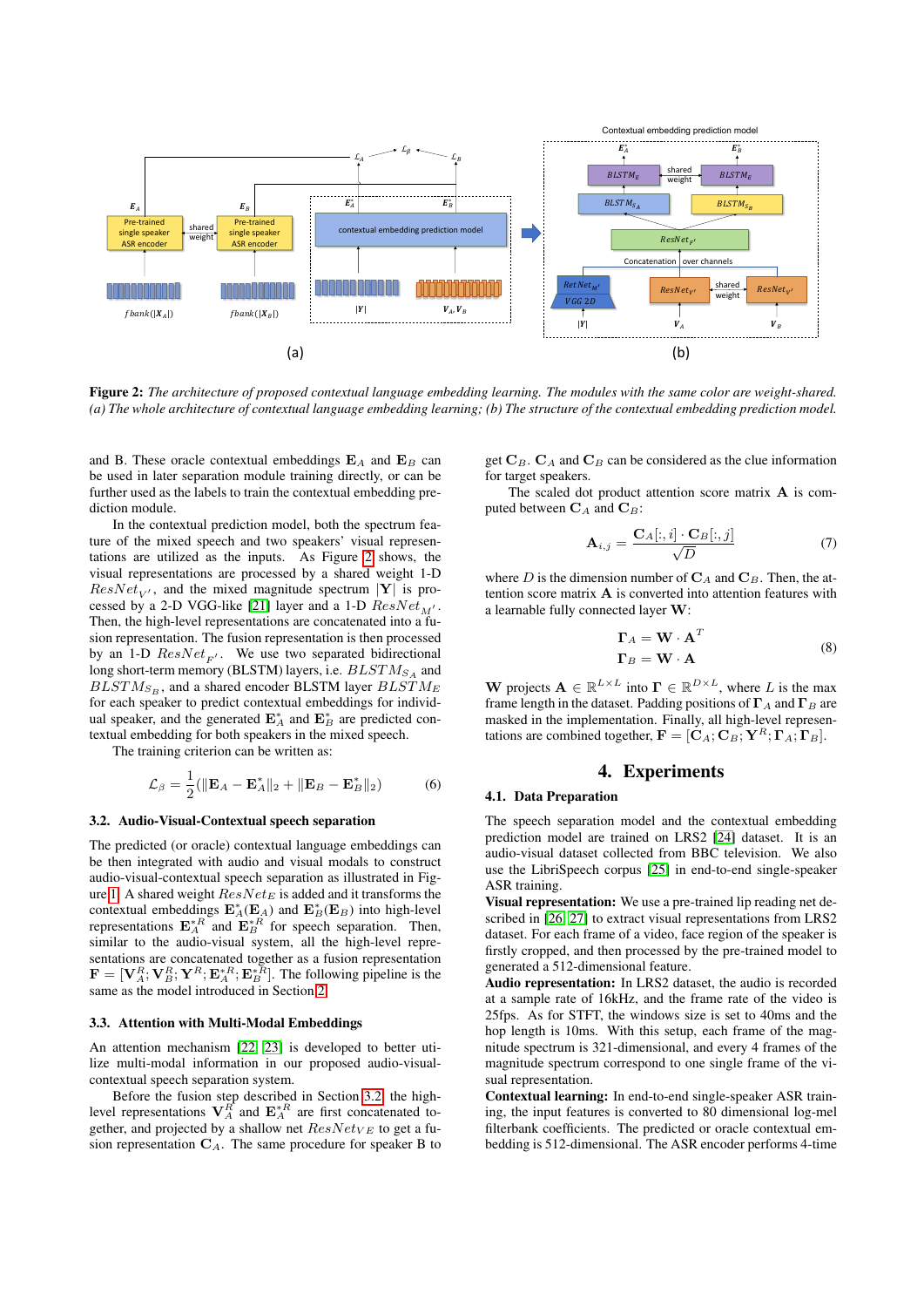<span id="page-3-1"></span>Table 1: *The details of ResNets in Figure [1](#page-1-2) and Figure [2.](#page-2-1) N: The number of residual blocks. C: Number of convolution channels; O: The output dimensional, if different from C, an extra projection layer is included; K: Kernel size; D/U: downsampling or upsampling factor on the time scale.*

| ResNets | N  | C    | ∩    | K | U/D          |
|---------|----|------|------|---|--------------|
|         | 10 | 1024 | 1024 | 5 |              |
| М       | 5  | 1024 | 1024 | 5 | D: $4\times$ |
| $F_A$   | 15 | 1024 | 321  | 5 | $U:4\times$  |
| $F_{B}$ | 15 | 1024 | 321  | 5 | $U:4\times$  |
| E       | 3  | 1024 | 1024 | 5 |              |
| V       | 5  | 1024 | 1024 | 5 |              |
| М       | 3  | 1024 | 1024 | 5 |              |
| F       | 5  | 1024 | 1024 | 5 |              |

subsampling over time scale of the input features. So the oracle contextual embedding have the same length as the visual representation.

Synthetic Audio: The mixed audio is generated from two target audios randomly picked from the LRS2 dataset. The target audios are linearly mixed, where the shorter audio is padded to the same length as the longer one.

### 4.2. Network Configuration and Training Details

The joint CTC/attention based end-to-end single-speaker ASR model is trained with the LibriSpeech 960h corpus. The training procedure follows the recipe in ESPnet toolkit [\[20\]](#page-4-19). After convergence on the LibriSpeech dataset, the model is then finetuned with the LRS2 training set. The final well-trained ASR models reaches 8.2% word error rate (WER) on LRS2 test set. The ASR encoder used to extract oracle ASR features is a 5-layers BSTLM with projection, each layer containing 512 units, and the encoder performs 4-time subsampling over the time scale.

The VGG-like in contextual embedding prediction model (Figure [2\)](#page-2-1) contains 4 layers of 2-D convolution. In each convolution, the kernel size is 3, and the channel number of convolution layers is 64-64-128-128. Two max pooling layers are included in the VGG-like block, which perform 4-times subsampling in the time scale. The separated BLSTM networks consist of 2 layers with 512 units, and the shared-weight BLSTM encoder consists of 1 layer with 512 units. The dropout rate of BSLTMs is set to 0.2. The details of ResNets in the contextual embedding prediction model are listed in Table [1.](#page-3-1) The Adam optimizer with weight decay  $10^{-6}$  is used during training. The learning rate is initially set to  $10^{-4}$ , and then is reduced by the factor 0.7 in every 3 epochs. The batch size is set to 16, and 4 GTX-2080Ti GPUs are used for data parallel training.

The details of  $ResNets$  in the audio-visual or audio-visualcontextual speech separation networks are listed in Table [1.](#page-3-1) The training procedure is almost the same as that in our previous work [\[12\]](#page-4-11), except for the data length. In order to maintain the consistency of the context information, in this paper, the input data is not clipped to a fixed length. 4 GTX-2080Ti GPUs are used for data parallel training of the speech separation model, and the batch size is set to 32.

#### 4.3. Results and Analysis

We adopt the signal-to-distortion-ration (SDR) [\[28\]](#page-4-27), short-time objective intelligibility (STOI) [\[29\]](#page-4-28) and perceptual evaluation

<span id="page-3-2"></span>Table 2: *Results comparison of the Audio-Visual-Contextual Speech Separation models. GT: ground truth phase; MX: noisy phase; C-tr: contextual embedding in model training; C-tt: contextual embedding used in testing; O: oracle contextual embedding; P: predicted contextual embedding.*

| $C-tr$   | $C$ -tt | Φ         | <b>SDR</b> | STOI  | <b>PESO</b> |
|----------|---------|-----------|------------|-------|-------------|
|          |         | МX        | 11.18      | 0.730 | 3.09        |
| $\Omega$ | Ω       | MX        | 11.68      | 0.944 | 3.28        |
| P        | P       | MX        | 11.51      | 0.937 | 3.12        |
| $P + Q$  | P       | MX        | 11.76      | 0.940 | 3.23        |
|          |         | <b>GT</b> | 16.82      | 0.952 | 3.50        |
| $\Omega$ | Ω       | <b>GT</b> | 18.31      | 0.967 | 3.76        |
| P        | P       | GT        | 17.77      | 0.961 | 3.66        |
| $P + Q$  | P       | GT        | 18.17      | 0.964 | 3.70        |
|          |         |           |            |       |             |

of speech quality score (PESQ) [\[30\]](#page-4-29) as evaluation metrics.

To evaluate the upper bound of incorporating contextual embedding, the oracle contextual embedding is firstly used in both training and evaluation. As Table [2](#page-3-2) shows, the speech separation system with oracle contextual embedding shows large improvements over the audio-visual speech separation system on all the metrics. We then evaluate the new audio-visualcontextual model with the predicted contextual embedding, since the oracle contextual embedding is actually not available in real application. Different contextual embeddings usages in training and testing are compared and listed in Table [2.](#page-3-2) The experimental results show that the contextual embedding extracted with the proposed model can also significantly improves the speech separation upon the strong audio-visual two-modal system. We further evaluate the proposed multi-modal attention mechanism described in Section [3.3,](#page-2-3) and the results are illustrated in Table [3.](#page-3-3) It is observed that an additional and consistent improvement can be obtained using the proposed attention with multi-modal embeddings.

<span id="page-3-3"></span>Table 3: *Results of combining the proposed attention mechanism. P-P: the model trained and evaluated both with predicted contextual embedding; GT: ground truth phase; MX: noisy phase.*

| Model $\overline{\phantom{a}}$ | <b>GT</b> |      |  | MX                                    |  |       |
|--------------------------------|-----------|------|--|---------------------------------------|--|-------|
|                                |           |      |  | SDR PESQ STOI SDR PESQ STOI           |  |       |
| $P-P$                          | 17.77     | 3.66 |  | 0.961 11.51 3.12 0.937                |  |       |
|                                |           |      |  | $+$ att   18.12 3.68 0.964 11.68 3.22 |  | 0.940 |

### 5. Conclusions

<span id="page-3-0"></span>In this paper, we proposed a new multi-modal speech separation architecture, including audio-visual-contextual three modalities. A specific model extracting contextual language information directly from multi-talker mixed speech has been designed, and these contextual language knowledge is further incorporated with other modals with an appropriate attention mechanism to perform speech separation. With the proposed audiovisual-contextual architecture, we can obtain a significant improvement for speech separation.

### 6. Acknowledgements

This work has been supported by the China NSFC project No. U1736202. Experiments have been carried out on the PI supercomputer at Shanghai Jiao Tong University.